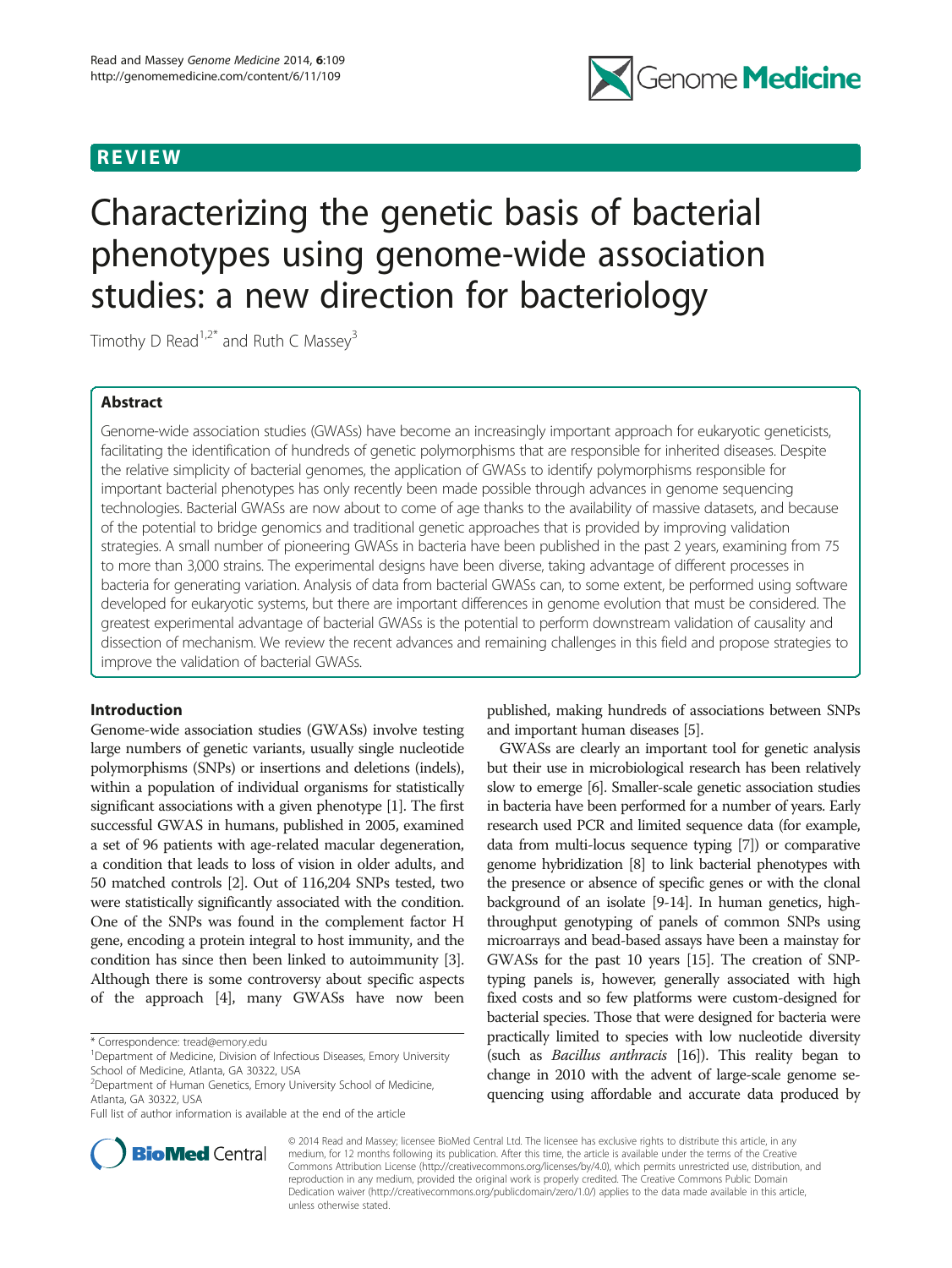Illumina HiSeq and MiSeq instruments. These instruments made generation of the whole genome sequence of 50 or more bacterial strains a routine experiment and opened the door for bacterial GWASs (Figure 1).

The first successful application of a GWAS to bacteria using shotgun sequence data was published in 2013 [[17](#page-8-0)] (see Table [1\)](#page-2-0). Sheppard *et al.* [\[17\]](#page-8-0) used a novel association approach to probe the genetic factors responsible for host adaptation in 192 shotgun-sequenced Campylobacter jejuni and C. coli strains. In another publication in the same year, mutations in Mycobacterium tuberculosis genes responsible for resistance to anti-tuberculosis drugs were detected on the basis of their recurrent appearance in resistant lineages of a whole-genome phylogenetic tree [[18](#page-8-0)]. Three studies published in 2014 have extended the use of GWASs on bacterial shotgun data. Laabei et al. [\[19\]](#page-9-0) studied a collection of 90 methicillin-resistant Staphylococcus aureus clinical isolates and identified more than 100 polymorphisms that associated with the ability of the bacteria to lyse human cells. Alam et al. [\[20\]](#page-9-0), also studying S. aureus, used a GWAS to determine mutations in the RNA polymerase rpoB gene that are significantly associated with the clinically important vancomycin-intermediateresistant phenotype. The first GWAS to use a number of cases and controls on the scale commonly seen in human



pneumoniae. The data were acquired by querying the National Center for Biotechnology Information Short Read Archive database and excluding datasets linked to RNA-seq experiments.

genetic research was recently published by Chewapreecha et al. [[21](#page-9-0)]; these researchers sequenced 3,701 Streptococcus pneumoniae isolates to identify polymorphisms associated with beta-lactam resistance.

What is made clear by even these few early studies is that a GWAS is a powerful first step towards characterizing a phenotype at a population level. It is an unbiased screening approach to discover new loci that correlate with a specific phenotype. GWASs can form the basis of studies of the functionality of regulatory pathways and expression mechanisms and, when performed robustly, can be used to build predictive tools for the translation of genomic data into the clinical microbiology setting. Bridging the gap between genomics and traditional molecular genetics has the potential to uncover untapped levels of detail on how bacteria survive and cause disease. Discoveries could be used to personalize medicine so that treatments can be tailored for individual patients on the basis of the genome sequence of the infecting microbe. In this review, we discuss what should be taken into account when planning a bacterial GWAS, how to improve the validation of GWASs, how these studies are likely to impact on clinical microbiology in the future and what challenges remain.

### Design considerations for bacterial GWASs

Bacterial GWAS is a brand new field. It is increasingly easy to generate genomic data, but there are challenges in identifying optimum GWASs strategies. Some of these challenges are also shared with eukaryotic GWASs, and, although there are many experiences and tools that can be drawn from eukaryotic studies (Table [2\)](#page-2-0), caution should be used when translating approaches developed for different domains of life.

There are several prerequisites for a successful bacterial GWAS. There must be a testable phenotype and a set of bacterial strains with whole-genome sequences. Experimenters need to choose a statistical analysis strategy and perform power calculations to ensure that there are enough strains in their study to have a reasonable chance of successful association. None of these prerequisites are truly independent of one another.

#### Phenotypes

It is necessary to consider whether the phenotype to be tested by the GWAS is a continuously varying quantitative phenotype or a binary case versus control trait. A continuous phenotype can be subdivided into discrete categories, for instance using accepted breakpoints for antibiotic sensitivity to resistance [\[20\]](#page-9-0). Phenotypes for bacterial GWASs (such as host species, infection type, severity, or outcome) can be gleaned from metadata collected at the time of isolation of the strain or obtained by experimentation. It is important to make assessments about the consistency of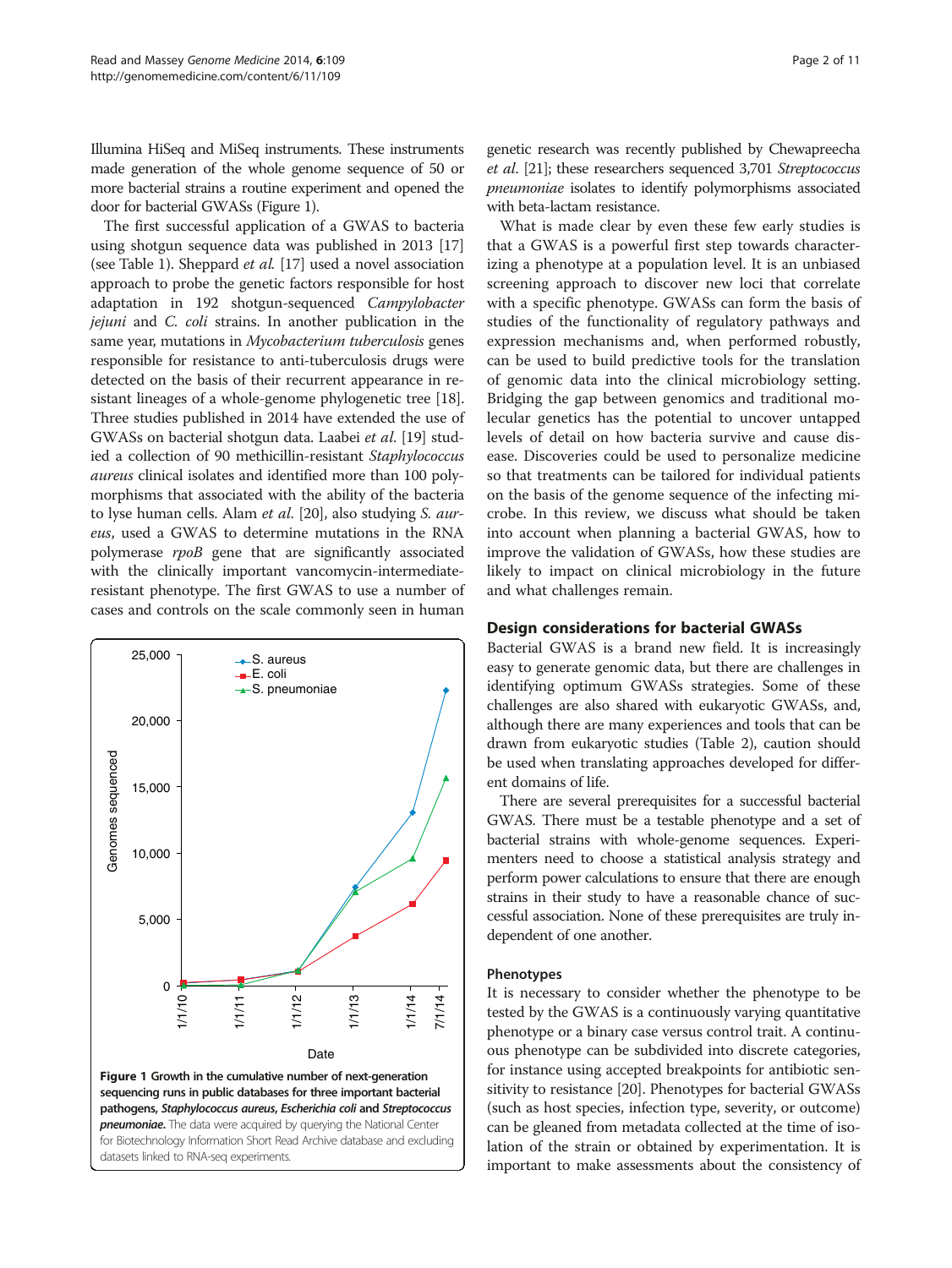| Organism                            | Sample<br>size | Phenotype                | <b>Finding</b>                                                  | Genome-wide<br>association study | Reference |
|-------------------------------------|----------------|--------------------------|-----------------------------------------------------------------|----------------------------------|-----------|
|                                     | (isolates)     |                          |                                                                 | program used                     |           |
| Campylobacter jejuni and<br>C. coli | 192            | Host adaptation          | Vitamin B5 biosynthesis is important                            | 30 bp 'word' searching<br>[17]   | $[17]$    |
| Mycobacterium<br>tuberculosis       | 123            | Antibiotic<br>resistance | 39 novel resistance-associated loci                             | PhyC [18]                        | $[18]$    |
| Staphylococcus aureus               | 75             | Antibiotic<br>resistance | Novel associated single nucleotide polymorphism in<br>rpoB gene | ROADTRIPS [50]                   | $[20]$    |
| S. aureus                           | 90             | Virulence                | novel associated loci<br>121                                    | PLINK [49]                       | $[19]$    |
| Streptococcus pneumoniae            | 3,701          | Antibiotic<br>resistance | Multiple novel associated loci                                  | PLINK [49]                       | $[21]$    |

<span id="page-2-0"></span>Table 1 Early bacterial genome-wide association studies based on whole-genome shotgun data

the annotation, especially when the data come from multiple sources. In the case of experimental phenotypes, the need to perform the assays on very large numbers of strains will tend to limit experiments to those phenotypes that can be assayed in a simple and relatively inexpensive way. For these reasons, the early studies have concentrated on phenotypes such as antibiotic resistance [\[18](#page-8-0)[,20,21](#page-9-0)] and in vitro toxicity [\[19](#page-9-0)].

In considering the genetic basis of the phenotype, it is important to have an idea of the effect sizes: a measure of the correlation of the variant with the phenotype. Effect sizes vary from 0 to 1, with 1 meaning that the phenotype is completely explained by the variant. Many bacterial variants (such as antibiotic-resistance mutations) are assumed to have very large effects, akin to a Mendelian trait in eukaryotes, because they are necessary for the survival of the cell. However, bacterial phenotypes that are influenced mainly by low-effect variants surely exist, and the use of GWASs is probably the only feasible approach to determining their genetic basis.

### Genetic variation and population structure in bacterial strains

GWASs are dependent for their success on the way the genetic variants to be tested (for example, SNPs) are distributed among the genomes of the subject population. There are distinct differences in the dynamics of genetic variation between humans (and other higher diploids) and bacteria. In humans, genetic recombination and chromosome segregation, necessary for shuffling alleles, occurs each generation. A newly occurring mutation will be genetically linked to neighboring alleles as part of the same haplotype until a recombination event occurs to break the linkage. The extent that any two alleles within a population are on the same ancestral 'haplotype block' of DNA is termed their linkage disequilibrium (LD) and usually decreases with genetic distance on the chromosome. This mixing of alleles between different genetic backgrounds is important for distinguishing causal loci from passively linked mutations. Asexual bacterial reproduction does not offer the opportunity to exchange genetic information this frequently. There are instead three natural mechanisms

| Feature                                            | <b>Bacteria</b>                                                                                     | Eukaryote                                                                                                                               |  |  |
|----------------------------------------------------|-----------------------------------------------------------------------------------------------------|-----------------------------------------------------------------------------------------------------------------------------------------|--|--|
| Ploidy                                             | Haploid                                                                                             | Diploid                                                                                                                                 |  |  |
| Genetic re-assortment                              | Infrequent short gene conversion and horizontal<br>gene transfer events                             | Homologous recombination and chromosome segregation linked to<br>reproduction                                                           |  |  |
| Accessory (non-core)<br>genes                      | Variable numbers in different species                                                               | Rare                                                                                                                                    |  |  |
| Linkage diseguilibrium                             | Variable across the genome and between species                                                      | Variable across the genome                                                                                                              |  |  |
| Population structure                               | Asexual, generally highly structured, except for<br>relatively rare homologous recombination events | Sexual, variable allele frequencies in subpopulations owing to non-<br>random mating, ancestral divergence, drift                       |  |  |
| Confounders in genome-<br>wide association studies | Population structure                                                                                | Population structure                                                                                                                    |  |  |
| How to move from<br>association to causality       | Genetic reconstruction of mutations in laboratory<br>strains, transposon mutant screens             | Forward genetics in animal models or cultured tissue systems; linkage<br>to known genetic diseases; large monogenic association studies |  |  |
| Current burden of proof<br>for causality           | Molecular Koch's Postulates                                                                         | Combined genetic and experimental evidence                                                                                              |  |  |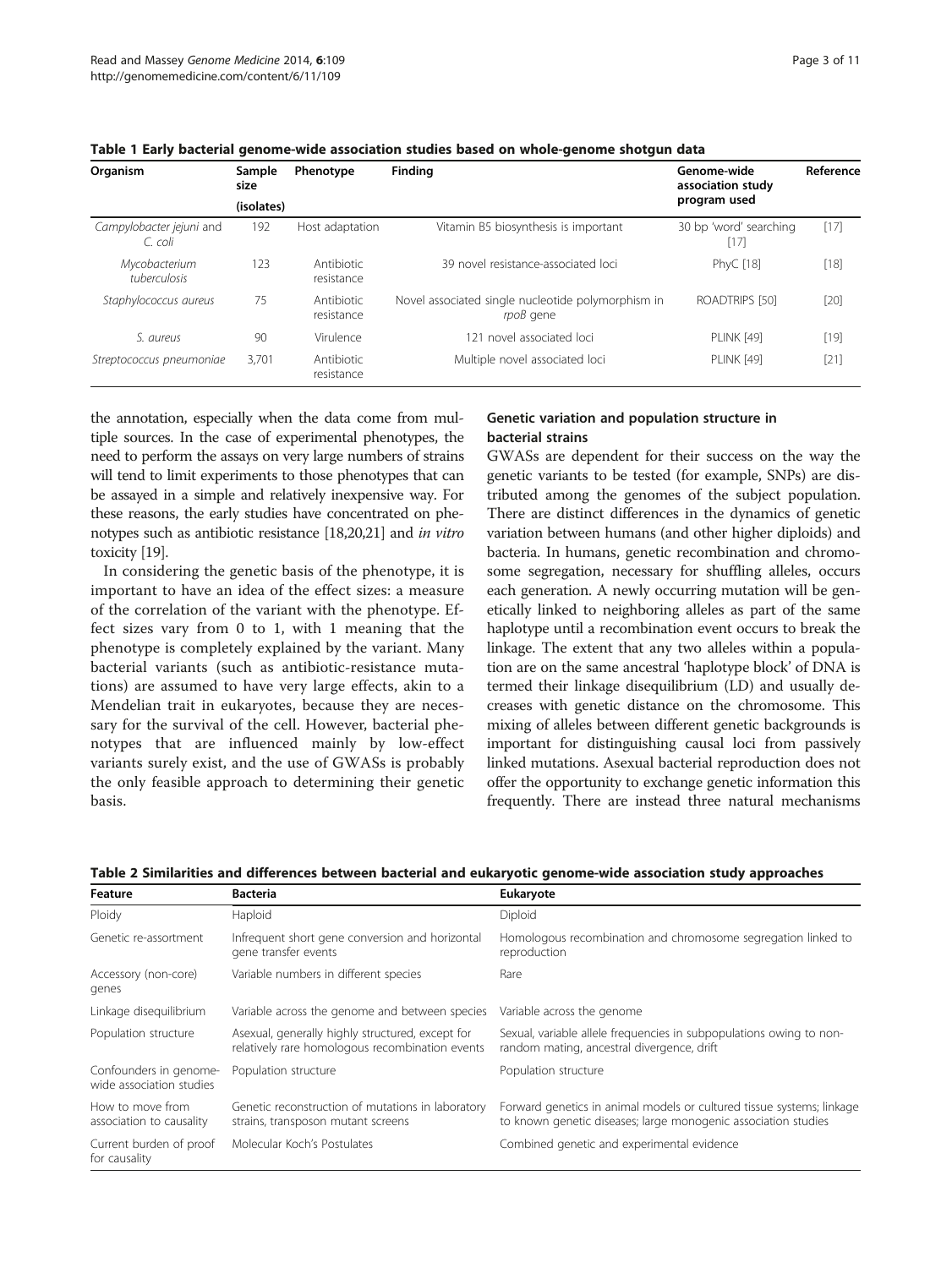that generate the variability needed for GWASs: gene acquisition through horizontal gene transfer (HGT) and non-homologous recombination, gene conversion through homologous recombination, and recurrent mutation (Figure 2). In each case, these processes can create homoplasy, which is the presence of a similar genetic locus (SNPs, indels, genes and so on) on different branches of the phylogeny.

Insertion of complete genes as a result of HGT can generate diversity for association testing in bacteria (Figure 2a) [[22](#page-9-0)]. The three classical mechanisms of HGT are transduction by bacteriophages, transformation of DNA segments, and plasmid-mediated conjugation. Genome sequencing of multiple isolates within bacterial species has given rise to the concept of a 'pan-genome' [\[23\]](#page-9-0), which consists of a core of genes present in every strain and all of the accessory genes (defined as those found in some but not all members of the sequenced population). Depending on the bacterial species, accessory genes may encode virulence factors, antibiotic resistance determinants, or other loci that contribute to the adaptation of the bacterium to its environment [\[24](#page-9-0)]. Ideally for GWASs, these genes should be acquired multiple times by different lineages. Deletion of accessory genes is a process that is effectively the reverse of HGT in



mutations are necessary for association studies. The figure represents three mechanisms for forming an identical genetic variant (red star) on different lineages of a hypothetical phylogenetic tree of bacterial strains: (a) horizontal gene transfer, (b) recombination and (c) recurrent mutation.

creating the variable presence of accessory genes across strains and lineages of a species [\[25\]](#page-9-0).

In bacteria, homologous recombination happens after unidirectional transfer of DNA sequence into the recipient via HGT, leading effectively to gene conversion (Figure 2b) [[26](#page-9-0)]. These events are rare, and generally do not occur at every generation, even in highly promiscuous bacterial species [\[27](#page-9-0)]. Exchanged DNA segments tend to be small (hundreds to a few thousand bp, although rarely larger events of more than 10 kb have been reported [[28](#page-9-0)]), and typically create a patchwork of islands of introduced variation across the genome. Recombination results in a decay of LD across bacterial genomes that varies in rate in different species [[29](#page-9-0)]. Several studies have shown recombination to be a mechanism used for adaptation. An example of this involves the mosaic penA allele XXXIV, derived from recombination between Neisseria gonorrhoeae and a commensal strain that confers resistance to cephalosporin antibiotics [[30\]](#page-9-0). The penA XXXIV allele has been introduced by recombination into multiple N. gonorrhoeae lineages [[31](#page-9-0)]. In another study that examined natural patterns of gene conversion, unidirectional transfer of DNA segments into diverse lineages was also found to be responsible for rapid adaptation to aquatic sub-niches by Vibrio cyclitrophicus [\[32](#page-9-0)].

Recurrent mutation of genetic variants within different lineages of a species as a response to selection offers a third way to create homoplasious genetic loci (Figure 2c). This can happen often in bacteria because of large local population sizes (sometimes billions of cells within a single infection). One example of a recurrent mutation is that which causes the H481Y codon change in the rpoB gene; this mutation has occurred in multiple S. aureus lineages and confers intermediate levels of resistance to vancomycin [\[20](#page-9-0)].

Bacterial species differ considerably in genetic diversity and show characteristic historical rates of recombination, HGT and recurrent mutation [\[26,27,29](#page-9-0)]. Many bacterial species are highly clonal, and exchange DNA through homologous recombination infrequently. In these species, recurrent mutation will be very important for genetic association [[18](#page-8-0)]. *M. tuberculosis*, the causative agent of tuberculosis, is a classic example of a near-clonal species, with only 1.1% homoplasic SNPs within its core genome [[33](#page-9-0)]. Rates of recombination (as measured by fixed events) also vary between species [\[27,34\]](#page-9-0). In one example, the Gram-negative pathogen *Chlamydia trachomatis*, gene conversion frequencies have been found to be higher in hotspots such as the OmpA major outer member protein gene [[35](#page-9-0)], which is under diversifying selection for immune evasion. In S. aureus, horizontally transferred genes and regions surrounding them recombine at higher frequency than the core genome [\[36,37\]](#page-9-0).

Another important aspect to consider when designing a bacterial GWAS is population structure. Populations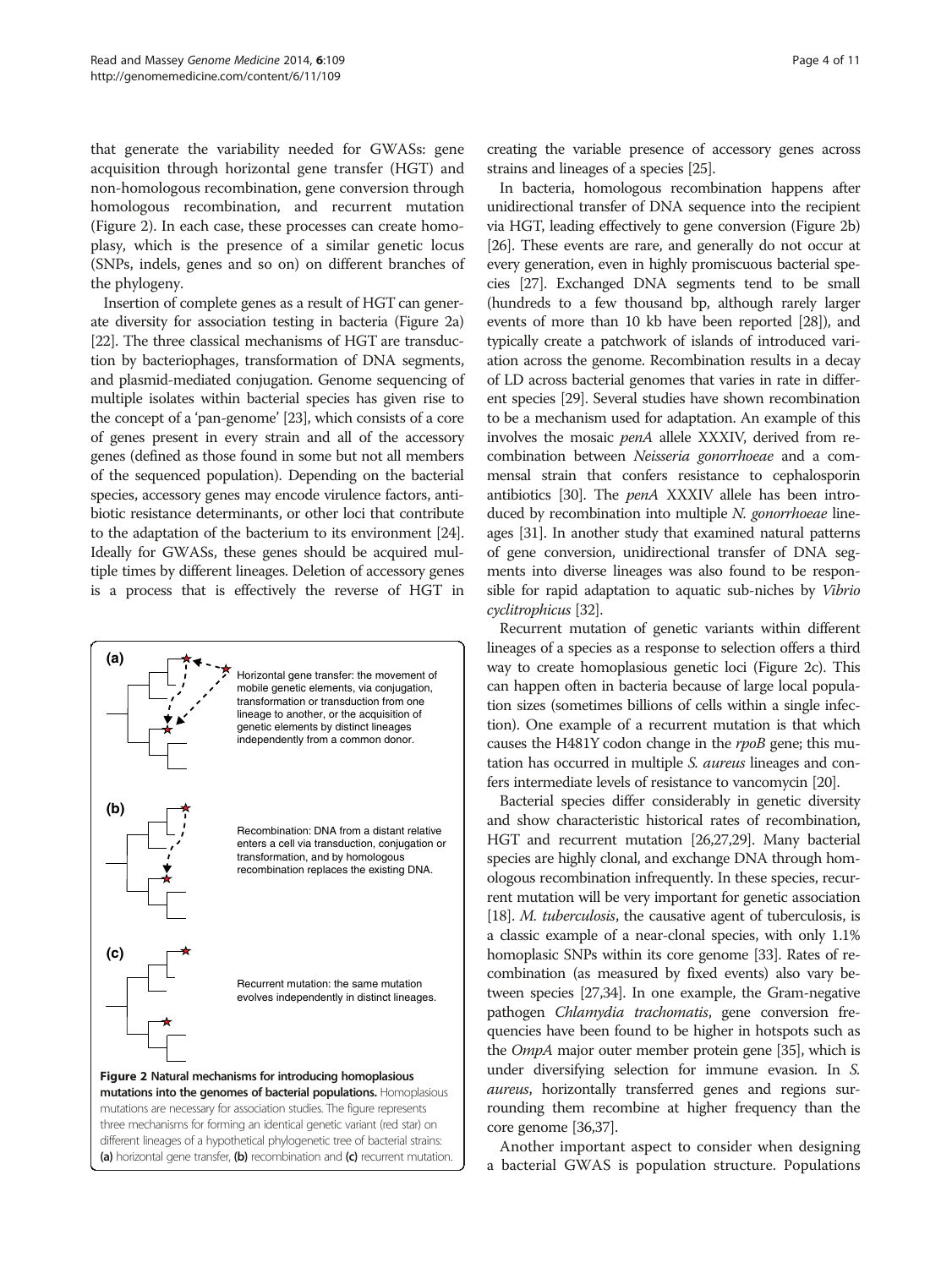of a species are considered to be structured if they contain a non-random distribution of alleles within subpopulations. Population structure in humans can occur through mechanisms such as genetic drift, ancestral divergence [\[38](#page-9-0)] and non-random mating within subpopulations [\[39\]](#page-9-0). The stratification of human populations is reflected in complex patterns of LD in different parts of the chromosome and in different subgroups [\[40](#page-9-0)]. Importantly, population structure may confound GWASs, especially if it is not recognized, by causing the appearance of higher than expected allele frequencies within certain members of the study set [[41](#page-9-0)]. Problems relating to structured genetic variation would be expected to be worse in bacterial strains than in human populations as bacteria are haploid and asexual. In the absence of recombination, all fixed genetic variants will be passed on to descendants and be in LD with other mutations that occur in that lineage. The separation of causative variants from passive linked loci is potentially a difficult problem.

The problem of population structure has been addressed in bacterial GWASs by using phylogenetic approaches [[18](#page-8-0)[,21](#page-9-0)], by using clustering followed by permutation [\[19\]](#page-9-0), and by using databases of known variation to identify common mutations [\[20\]](#page-9-0). For future experimental design, it should also be possible not only to study variation in naturally occurring populations but also to utilize laboratory-induced mutation and recombination techniques to generate banks of strains that have artificial homoplasies [[42](#page-9-0)].

## Markers for bacterial GWASs

Whole genes, SNPs, indels or other loci such as mobile genetic elements [\[10](#page-8-0)] can be used as markers in GWASs. The quality of the DNA sequence data is an important consideration for experimental design. Because of the small genome size of bacteria it is now rare for Illumina shotgun projects to have average coverage (the number of sequence reads per base) of less than 20. At this level of redundancy, the confidence of the consensus base-calling accuracy is high [\[43,44\]](#page-9-0). Furthermore, the portion of the genome represented by multiple sequencing reads is also high, making the problem of imputation of missing genotypes small relative to human studies [\[45\]](#page-9-0). The increasing use of single molecule long-read sequencing technologies, which can produce complete or near-complete genome sequences following de novo assembly [\[46\]](#page-9-0), will help to reduce the frequency of missing larger loci (such as genes or intergenic regions) in bacterial genomes.

SNPs are the most common units used as markers in GWASs. SNPs are commonly detected by comparison to a reference sequence, which can lead to ascertainment bias: the strains that are more genetically similar to the reference tend to have more accurate SNP calls. An alternative approach is to use 'reference-free' multiple alignment methods [\[47,48\]](#page-9-0). The penalty for these approaches, which use short sequence words (k-mers) for matching, is that multiple SNPs that occur in close proximity (less than the chosen word length) might not get reported. For convenience, early studies have focused on SNPs found in core regions of the genome (or in accessory genes that are found in all strains in the comparison set). Developing a strategy for the treatment of SNPs in accessory genes that are present in some strains but not in others will be important for bacterial GWASs. These are not missing data, as encountered in human projects with low sequence coverage [\[45\]](#page-9-0). One possible approach could be to run an association test for each accessory gene SNP using just the strains in which it occurs separate from the core genome GWAS.

An alternative to focusing on SNPs is to use k-mers. The Campylobacter GWAS by Sheppard et al. [[17](#page-8-0)] used 30 bp 'words' extracted from the assembled genome sequences as the unit for association, each of which was tested against the species origin of isolation. The advantage of this approach was that it allowed discovery of multiple types of variants (SNP, indels and gene insertions) without requiring a genome alignment.

## Bacterial GWAS statistical analysis approaches and software

There are many tools developed for human GWASs available for porting to bacterial datasets. Some consideration of the differences between bacterial and eukaryotic genetics will be needed when assigning parameters (Table [2\)](#page-2-0). The popular PLINK [[49](#page-9-0)] software for regression-based association of both quantitative and case versus control studies has been used (Table [1](#page-2-0)). In the study by Chewapreecha et al. [\[21](#page-9-0)], the Cochran-Mantel-Haenzel test was used to correct for genetic background in discovering SNPs that are associated with beta-lactam resistance in two genetically different S. pneumoniae population clusters. Alam et al. [\[20](#page-9-0)] used ROADTRIPS [[50\]](#page-9-0), a regression-based approach that incorporates corrections for both known and inferred population structure.

Two phylogeny-based approaches for association have been developed specifically for bacteria. In the Predict Phenotypes From SNPs package outlined by Hall [[51](#page-9-0)], SNPs were associated with phenotypic changes inferred in internal branches of the whole-genome phylogeny. This method utilized template-free genome assembly and tree construction based on the kSNP software [[47](#page-9-0)]. The phylogenetic convergence or 'PhyC' approach [[18](#page-8-0)] looked at recurrent mutations on the tips and internal nodes of the phylogenetic tree, assuming that mutations occurred recently under strong selection. Significance was tested using a permutation approach to ask whether the number of times a SNP occurred on branch leading to an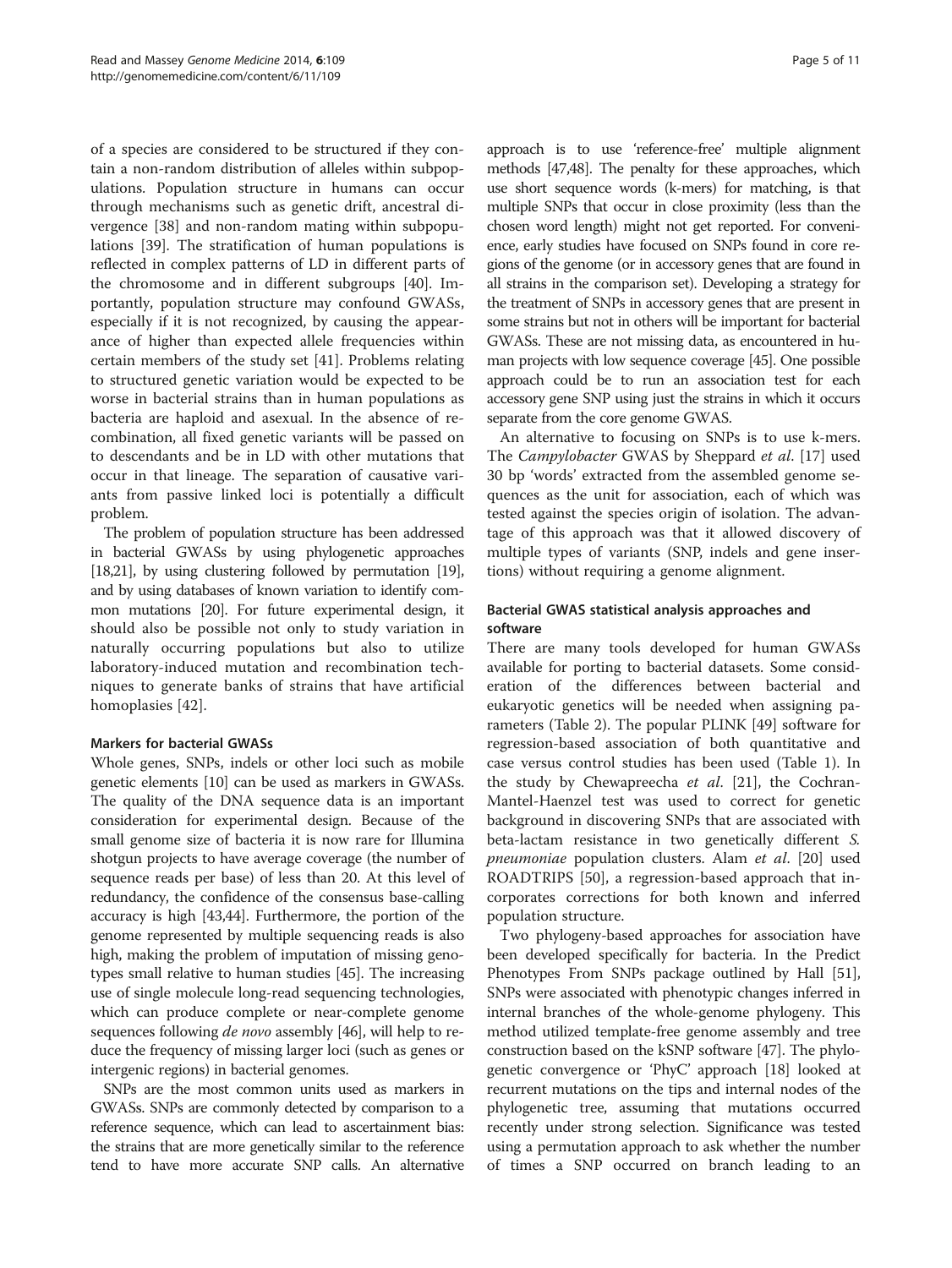antibiotic-resistant strain versus an antibiotic-sensitive strain was unusual in the population.

#### Calculation of statistical power

Software that estimates statistical power allows researchers to calculate the number of cases and controls needed to have a realistic chance of rejecting the null hypothesis (that there is no association between the variant and the phenotype) when the alternative hypothesis is indeed true. For example, a calculation may yield the number of strains necessary to have an 80% chance of detecting an association with an effect size of 0.5 or greater with a P-value threshold of 0.05. Power calculations have been important in human GWASs for improving the experimental design to increase the probability of obtaining a statistically meaningful result [[52\]](#page-9-0), and there are now a myriad of software packages available to researchers [\[40,53,54](#page-9-0)]. Commonly included variables that tend to increase power include larger effect-size cutoff, reduced population structure, and increased sequence quality [\[55\]](#page-9-0).

The number of genetic loci to be tested is an important variable in statistical power calculations. Multiple tests of significance increase the chances of false-positive calls. For example, if 20 randomly selected loci are tested independently at the standard 0.05 significance threshold, one locus would be expected by chance to be a false positive. A conservative Bonferroni correction for the number of hypothesis tests in the study is usually imposed in order to reduce false-positive calls. Experimental designs that reduce the number of genetic variants tested serve to increase power. One way to reduce the number of tests is to select a subpopulation of the original set strains with a smaller number of total SNPs. Other strategies include disregarding low-frequency mutations and/or mutations that cause synonymous mutations or SNPs in intergenic regions, or treating all individual mutations within a genetic feature (a gene, intergenic region and so on) as having the same aggregate effect. The risk in removing rare mutations from the study is that they may be important for the phenotype, as has been found in several human diseases. This was also the case in the Laabei *et al.* study [[19\]](#page-9-0) where four novel toxicity-affecting intergenic loci were identified and their effect verified by mutagenesis. Permutation tests using scrambled cases and controls can also be used to increase statistical power [[21,52\]](#page-9-0). Finally, false discovery rate could be used as an alternative to significance thresholds for identifying candidate loci [[56](#page-9-0)].

Simple power models [[52](#page-9-0)] may have value in offering a starting point when considering study size. The experience in human genetics is that the sophistication of power statistics has increased as knowledge of the population structure has improved [[40](#page-9-0)]. Because of the immense variation in bacterial species genetics, empirical calculations using

simulated genome datasets may be particularly important for experimental design. A software package for designing experiments based on recurrent mutations between matched pairs of cases and controls has recently been developed [[57\]](#page-9-0). From the evidence of the early bacterial GWASs (Table [1\)](#page-2-0), quite a small number of cases and controls (n =75) might be required to find variants associated with phenotype that have a large effect size. Future GWASs with experimental design informed by basic studies on bacterial species population structure and involving increasingly large collections of phenotypically characterized strains may be able to unearth larger numbers of small-effect variants.

## Validating the results of GWASs: bridging the gap between genomics and traditional microbial molecular genetics

GWASs on bacteria has already yielded interesting new loci that are associated with clinically important phenotypes, but how can we be confident that these associations are causative or functionally linked? This question has been examined in depth in human studies (Table [2\)](#page-2-0). Significance tests implemented in GWAS software necessarily rely on assumptions, such as a lack of cryptic population structure and consistent rates of mutation across evolutionary history, that may produce higher error rates than the P-values suggest [\[41\]](#page-9-0). Experimental errors in base-calling and phenotyping could also contribute to spurious results. We know from the experience of human GWASs that some loci found to be associated with a trait can turn out to have little or no functional significance [\[58\]](#page-9-0). Therefore, unless the associated locus has been previously shown to affect the phenotype, functional validation is desirable [\[19\]](#page-9-0). The questions that surround the strategy for functional validation are part of an ongoing dialog between two apparently diametrically opposed experimental philosophies in modern microbiology: the 'top down' unbiased, genomics-based approaches (which include GWASs and other experimental strategies [\[59](#page-9-0)[-62\]](#page-10-0)), and the 'bottom-up', gene-by-gene approach of classical molecular genetics (Figure [3\)](#page-6-0) [\[6\]](#page-8-0). The disconnect is that, on the one hand, we will eventually have thousands of genome sequences of every bacterial pathogen, whereas on the other hand, the current *modus operandi* of molecular genetics is focused on fine-scale analysis of individual proteins in a very small number of isolates. The coming of GWASs will hopefully speed the genesis of a powerful synthesis between these two approaches.

Traditional molecular genetic approaches have been instrumental in carefully dissecting the functions of thousands of bacterial genes, sometimes down to the level of highly complex interactions between host cells and pathogens that lead to disease (such as Type III secretion or superantigens [\[63,64](#page-10-0)]). Typically, researchers seek to design systems to examine discrete phenotypes, where upon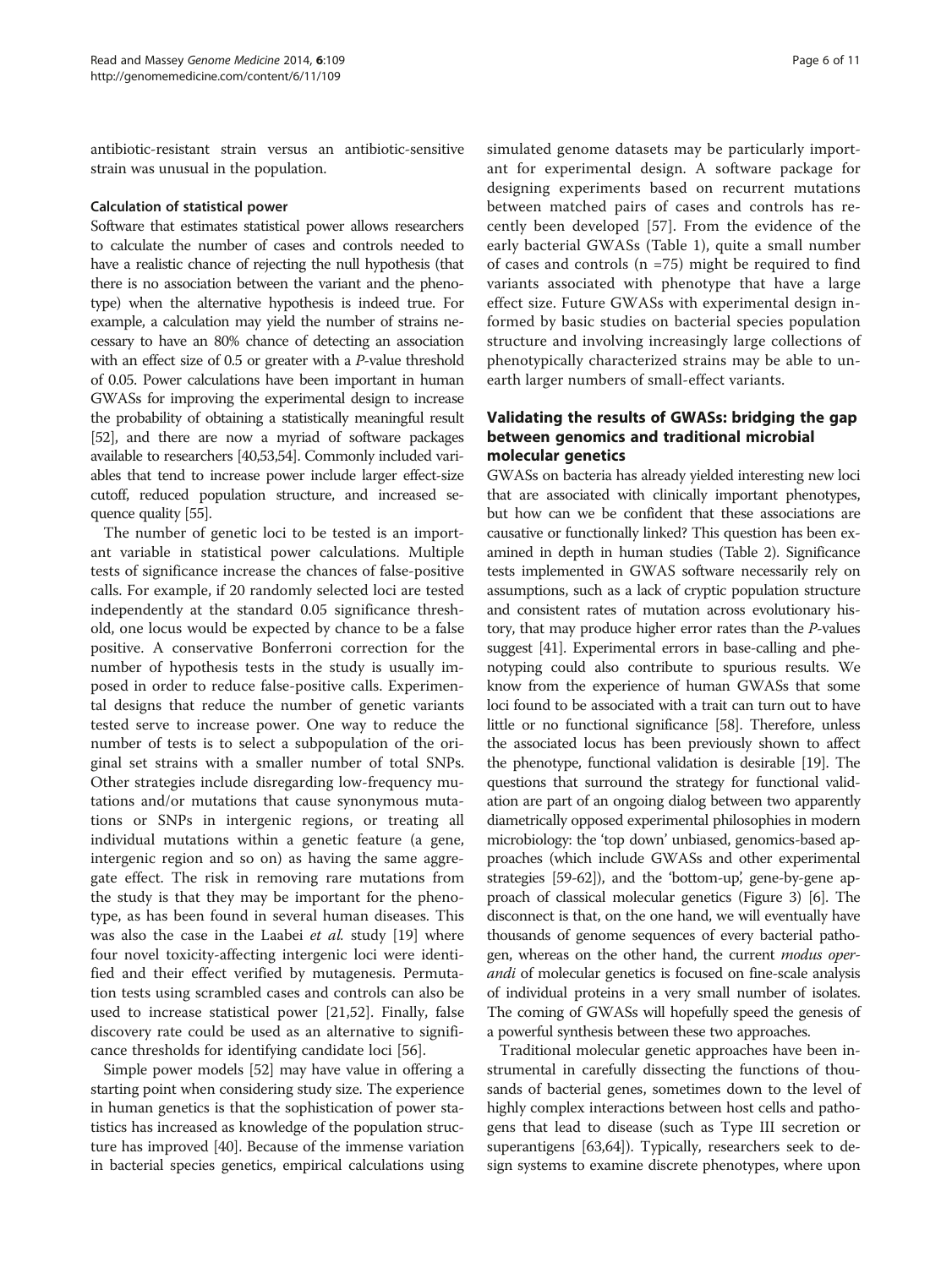<span id="page-6-0"></span>

mutation (directed or random), the loss or gain of a specific phenotype can be efficiently screened or selected. Depending on the activity of the gene in question, further specific molecular or cellular experiments follow to characterize the mechanisms in detail. This approach is tremendously powerful in manipulating the microorganism and the environment to test precise hypotheses within the artificial confines of the laboratory. Since the 1980s, the dominant paradigm for linking genes to phenotype in microbiology has been based on the Molecular Koch's Postulates, outlined by Falkow [\[65](#page-10-0)]. These state that disruption and reconstruction of the gene under investigation coupled with loss and regain of the phenotype is needed for firm proof of a functional role. Molecular Koch's Postulates are often used as a stringent standard for validation, although the original article offered a

nuanced discussion of some of the difficulties in their application to all situations [[65](#page-10-0)].

Validation by genetic disruption and reconstruction can be applied to GWASs results, especially for microorganisms for which genome-wide transposon mutant libraries are available, such as S. aureus, Escherichia coli, Streptococcus pneumoniae, Pseudomonas aeruginosa, Yersinia pseudotuberculosis and Salmonella enterica [\[60](#page-9-0)[,66,67\]](#page-10-0). Nevertheless, there can be situations in which laboratory genetics are more challenging or even impossible, for example when the identified polymorphism is in an essential gene, or when the species being studied is not amenable to genetic manipulation. We are also increasingly sampling beyond where the traditional microbiology laboratory can venture, sequencing single cells [[68\]](#page-10-0), and reconstructing genomes directly from environmental DNA [\[69,70](#page-10-0)]. In these circumstances, it may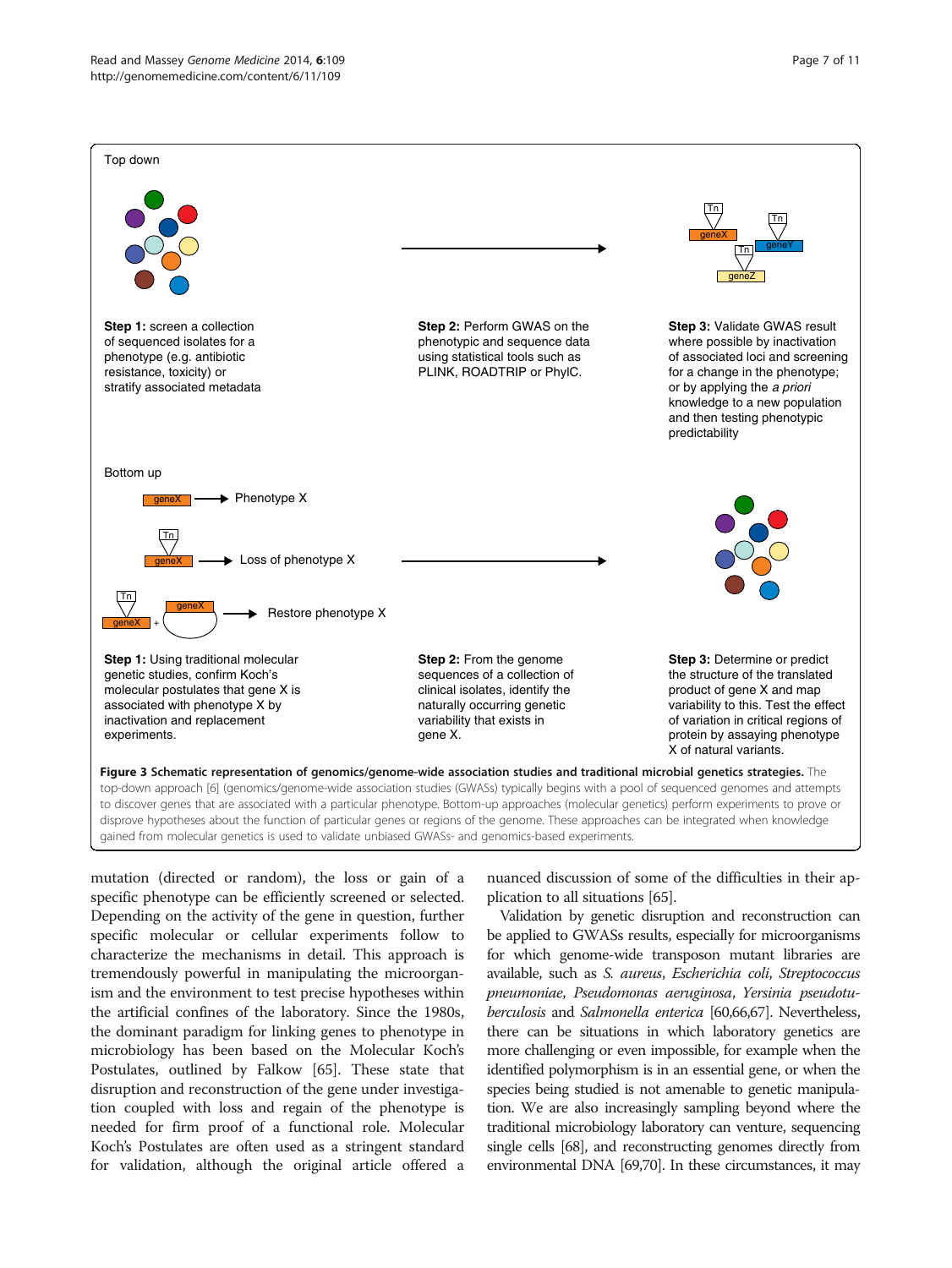be possible to use a model genetic organism such as E. coli to test for the phenotypic effect of a mutation, but any result may not be considered a direct validation under the Molecular Koch's Postulates rules.

There is also the problem of potential epistatic interactions between genes and the contribution of non-core, accessory genes to the phenotype. If a reconstructed mutant strain does not have the expected phenotype, this could result from the lack of a specific interacting allele in the host strain, or possibly a missing non-core gene. No single strain can ever represent a species, but the strains commonly used for genetic reconstruction may be especially poor choices because of their long history of laboratory adaptation [[71](#page-10-0)]. Laboratory strains are chosen because they are locally available and have familiar, useful properties: generally fast growth and easy genetic manipulation. As a consequence, laboratory strain phenotypes often do not represent the majority of the species. The quixotic properties of certain laboratory strains have misled generations of scientists about the true nature of their subject organisms. For example, the ubiquitous genetic workhorse, Bacillus subtilis 168 is a very rare naturally transformable strain within its species (it is also a non-swarming tryptophan auxotroph, amongst other unusual features [\[72\]](#page-10-0)), and the S. aureus genetic strain 8325-4 has a mutation in the sigB locus that causes an enhanced toxic profile [[73](#page-10-0)].

If the one-at-a-time genetic reconstruction method is unlikely to work for all variants discovered through GWASs, and in some cases may produce misleading results because of complex gene interactions, statistical modeling may also be able to provide an alternative type of validation. Commonly, machine-learning techniques such as support vector machines and random forests [[74\]](#page-10-0) can be trained on a reserved portion of the dataset and then tested on the remainder. Random forests were used to make reliable predictions of an individual isolates' level of toxicity and vancomycin-intermediate phenotype [[19,20\]](#page-9-0). Although a successful model would not be able to explain the mechanistic contribution of the loci, it would inform that sufficient information on the genetic basis of the phenotype for sensitive prediction had been learned.

Ultimately, it is likely that combining molecular genetic and statistical modeling approaches will be fruitful. In a hypothetical situation in which GWASs results in more than 200 loci that are significantly associated with a complex phenotype, validating the effect of the top 20 most important mutations might allow the statistical model to predict the phenotype accurately in more than 95% of unknown strains. There has been interest in developing methods to prioritize variants discovered in human GWASs [[75\]](#page-10-0), and potentially some of these approaches can be applied to the bacterial realm. Further on in the future, systems biology and systems genetics approaches to high dimensional data integration may offer an alternative to 'one gene at a time' genetic validation [\[76,77](#page-10-0)].

## How will GWASs affect clinical microbial diagnostics?

Bacterial GWASs have the potential to deepen our understanding of phenotypic variation across pathogenic species. This information will be particularly useful in the future as we attempt to interpret genome sequences that are routinely produced by clinical microbiology laboratories. There is great interest in the development of whole-genome sequencing for clinical diagnostics of pathogens [[78](#page-10-0)-[81\]](#page-10-0) because it is possible to envisage genomics technology maturing to the extent that de novo sequencing becomes a relatively cheap and rapid assay. Whole-genome sequence data have numerous advantages over the directed PCR-based tests that currently dominate this arena. Unlike shotgun genomics, PCR relies on the presence of highly conserved DNA sequences for primer binding and yields false-negative results when these are mutated, as happened, for example, with a plasmid-borne marker for C. trachomatis [\[82\]](#page-10-0). Importantly, the whole-genome sequence also allows unbiased discovery of other information about the strains that the clinician may not have considered, such as the unexpected presence of antibiotic-resistance genes.

To take advantage of our ability to acquire the genome sequence of a pathogen rapidly ahead of the results of a laboratory-based phenotypic test, such as an antibiotic minimal inhibitory concentration (MIC) test, we must be able to not only call drug sensitivity on the basis of the genome sequence alone but also know the reliability of the assignment. Several schemes for predicting drug resistance have already been developed, based on knowledge obtained from early comparative genomics and genetic knockout studies [[83,84\]](#page-10-0). Further development of these diagnostic tests will necessitate understanding how the activities of well known genes are influenced by epistatic interactions within the pathogen species. For the reasons we have outlined earlier, GWASs provide the natural training set data to build statistical models that predict phenotypes by integrating genetic variation across the entire genome. Another advantage of a test that is based on trained genomic data is that variability in how the phenotype is measured is no longer a problem. Many clinically relevant phenotypes are ascertained using a plethora of different technologies and are variable across different conditions. MIC, for example, can be determined by disk diffusion, test strips, spiral plating, or several other methods. GWASs performed on a genetically diverse set of strains measured using gold-standard phenotypic assays could be used to train models that effectively replace much routine clinical antimicrobial-resistance testing.

Large-scale clinical sequencing could provide a pool of thousands of new genomes for GWASs that could discover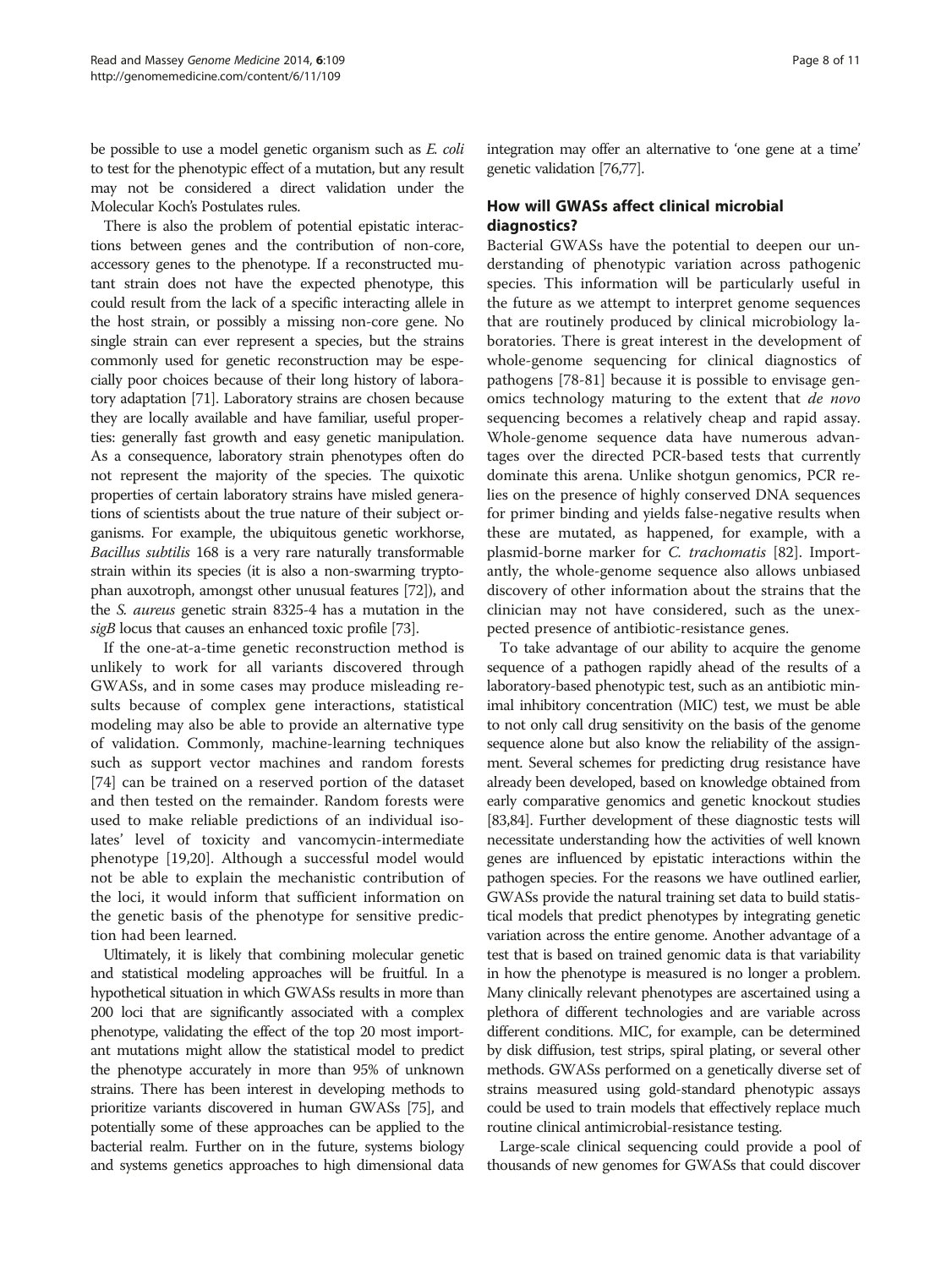<span id="page-8-0"></span>variants that have ever-smaller effect. Existing statistical models could also be tested and refined with the new clinical data. For this feedback cycle to occur, we will need to improve and make more efficient our collection of metadata (time and place of isolation, clinical manifestations, phenotype tests and so on). Several schema for organizing bacterial strain metadata have been proposed [\[85,86\]](#page-10-0). Even today, when it is possible to sequence 96 or more strains each day on a bench-top instrument, it is a feat of organization to manually gather metadata retrospectively for submission with the genomes to public databases. For us to keep up with future throughput, we need systems that facilitate information storage at the time of isolation and phenotypic testing. This will be a challenge, particularly in the highthroughput, time-pressured environment of the clinical microbiology laboratory. There is also an issue with access to collections of sequenced isolates. Many organizations make sequence data available in public databases, but either do not maintain the bacterial collections from which the sequenced DNA was extracted or are unable to bear the costs of making large sets of strains available to the research community. The solution is to have regular accession of large numbers of sequenced isolates with high-quality metadata from clinical and academic laboratories into public strain collections, but this will need new organization and funding.

## Conclusions and perspectives

GWAS in bacteria is a new research opportunity that is being driven forward by advances in genome-sequencing technology. Although in its infancy, the early studies have shown it to be not only a reliable method to identify loci that affect a phenotype but also a powerful tool to uncover new levels of complexity in the expression of clinically important bacterial traits. The approaches and tools used to do this are likely to adapt and develop as we sample evergreater numbers of bacterial genomes that are associated with high-quality metadata. What is clear is that GWASs represent a versatile and highly productive approach to maximizing the usefulness of the genomic data available to us from both laboratory and clinical settings.

#### Abbreviations

GWASs: Genome-wide association studies; HGT: Horizontal gene transfer; indel: Insertion and deletion; LD: Linkage disequilibrium; MIC: Minimal inhibitory concentration; PCR: Polymerase chain reaction; SNP: Single nucleotide polymorphism.

#### Competing interests

The authors declare that they have no competing interests.

#### Acknowledgements

The manuscript resulted from a visit by TDR to RCM's laboratory that was funded by the Raymond Schinazi International Scientific Exchange Program (SIEP). The SIEP had no role in writing or editing this manuscript. Thanks to Jesse Shapiro and Sandeep Joseph for reading and commenting on draft versions.

#### Author details

<sup>1</sup>Department of Medicine, Division of Infectious Diseases, Emory University School of Medicine, Atlanta, GA 30322, USA. <sup>2</sup>Department of Human Genetics, Emory University School of Medicine, Atlanta, GA 30322, USA. <sup>3</sup>Department of Biology and Biochemistry, University of Bath, Bath BA2 7AY, UK.

#### Published online: 22 November 2014

#### References

- 1. Corvin A, Craddock N, Sullivan PF: Genome-wide association studies: a primer. Psychol Med 2010, 40:1063–1077.
- 2. Klein RJ, Zeiss C, Chew EY, Tsai J-Y, Sackler RS, Haynes C, Henning AK, SanGiovanni JP, Mane SM, Mayne ST, Bracken MB, Ferris FL, Ott J, Barnstable C, Hoh J: Complement factor H polymorphism in age-related macular degeneration. Science 2005, **308:**385–389.
- 3. Anderson DH, Radeke MJ, Gallo NB, Chapin EA, Johnson PT, Curletti CR, Hancox LS, Hu J, Ebright JN, Malek G, Hauser MA, Rickman CB, Bok D, Hageman GS, Johnson LV: The pivotal role of the complement system in aging and age-related macular degeneration: hypothesis re-visited. Prog Retin Eye Res 2010, 29:95–112.
- 4. Visscher PM, Brown MA, McCarthy MI, Yang J: Five years of GWAS discovery. Am J Hum Genet 2012, 90:7-24.
- 5. Welter D, MacArthur J, Morales J, Burdett T, Hall P, Junkins H, Klemm A, Flicek P, Manolio T, Hindorff L, Parkinson H: The NHGRI GWAS Catalog, a curated resource of SNP-trait associations. Nucleic Acids Res 2014, 42: D1001–D1006.
- 6. Falush D, Bowden R: Genome-wide association mapping in bacteria? Trends Microbiol 2006, 14:353–355.
- 7. Enright MC, Spratt BG: Multilocus sequence typing. Trends Microbiol 1999, 7:482–487.
- 8. Zhou J: Microarrays for bacterial detection and microbial community analysis. Curr Opin Microbiol 2003, 6:288–294.
- 9. Peacock SJ, Moore CE, Justice A, Kantzanou M, Story L, Mackie K, O'Neill G, Day NPJ: Virulent combinations of adhesin and toxin genes in natural populations of Staphylococcus aureus. Infect Immun 2002, 70:4987–4996.
- 10. Bille E, Zahar J-R, Perrin A, Morelle S, Kriz P, Jolley KA, Maiden MCJ, Dervin C, Nassif X, Tinsley CR: A chromosomally integrated bacteriophage in invasive meningococci. J Exp Med 2005, 201:1905–1913.
- 11. Howard SL, Gaunt MW, Hinds J, Witney AA, Stabler R, Wren BW: Application of comparative phylogenomics to study the evolution of Yersinia enterocolitica and to identify genetic differences relating to pathogenicity. J Bacteriol 2006, 188:3645-3653.
- 12. Herron-Olson L, Fitzgerald JR, Musser JM, Kapur V: Molecular correlates of host specialization in Staphylococcus aureus. PLoS One 2007, 2:e1120.
- 13. Harrison OB, Evans NJ, Blair JM, Grimes HS, Tinsley CR, Nassif X, Kriz P, Ure R, Gray SJ, Derrick JP, Maiden MCJ, Feavers IM: Epidemiological evidence for the role of the hemoglobin receptor, hmbR, in meningococcal virulence. J Infect Dis 2009, 200:94–98.
- 14. Bessen DE, Kumar N, Hall GS, Riley DR, Luo F, Lizano S, Ford CN, McShan WM, Nguyen SV, Dunning Hotopp JC, Tettelin H: Whole-genome association study on tissue tropism phenotypes in group A Streptococcus. J Bacteriol 2011, 193:6651–6663.
- 15. Ragoussis J: Genotyping technologies for genetic research. Annu Rev Genomics Hum Genet 2009, 10:117–133.
- 16. Zwick ME, Thomason MK, Chen PE, Johnson HR, Sozhamannan S, Mateczun A, Read TD: Genetic variation and linkage disequilibrium in Bacillus anthracis. Sci Rep 2011, 1:169.
- 17. Sheppard SK, Didelot X, Meric G, Torralbo A, Jolley KA, Kelly DJ, Bentley SD, Maiden MCJ, Parkhill J, Falush D: Genome-wide association study identifies vitamin B5 biosynthesis as a host specificity factor in Campylobacter. Proc Natl Acad Sci U S A 2013, 110:11923–11927.
- 18. Farhat MR, Shapiro BJ, Kieser KJ, Sultana R, Jacobson KR, Victor TC, Warren RM, Streicher EM, Calver A, Sloutsky A, Kaur D, Posey JE, Plikaytis B, Oggioni MR, Gardy JL, Johnston JC, Rodrigues M, Tang PKC, Kato-Maeda M, Borowsky ML, Muddukrishna B, Kreiswirth BN, Kurepina N, Galagan J, Gagneux S, Birren B, Rubin EJ, Lander ES, Sabeti PC, Murray M: Genomic analysis identifies targets of convergent positive selection in drugresistant Mycobacterium tuberculosis. Nat Genet 2013, 45:1183–1189.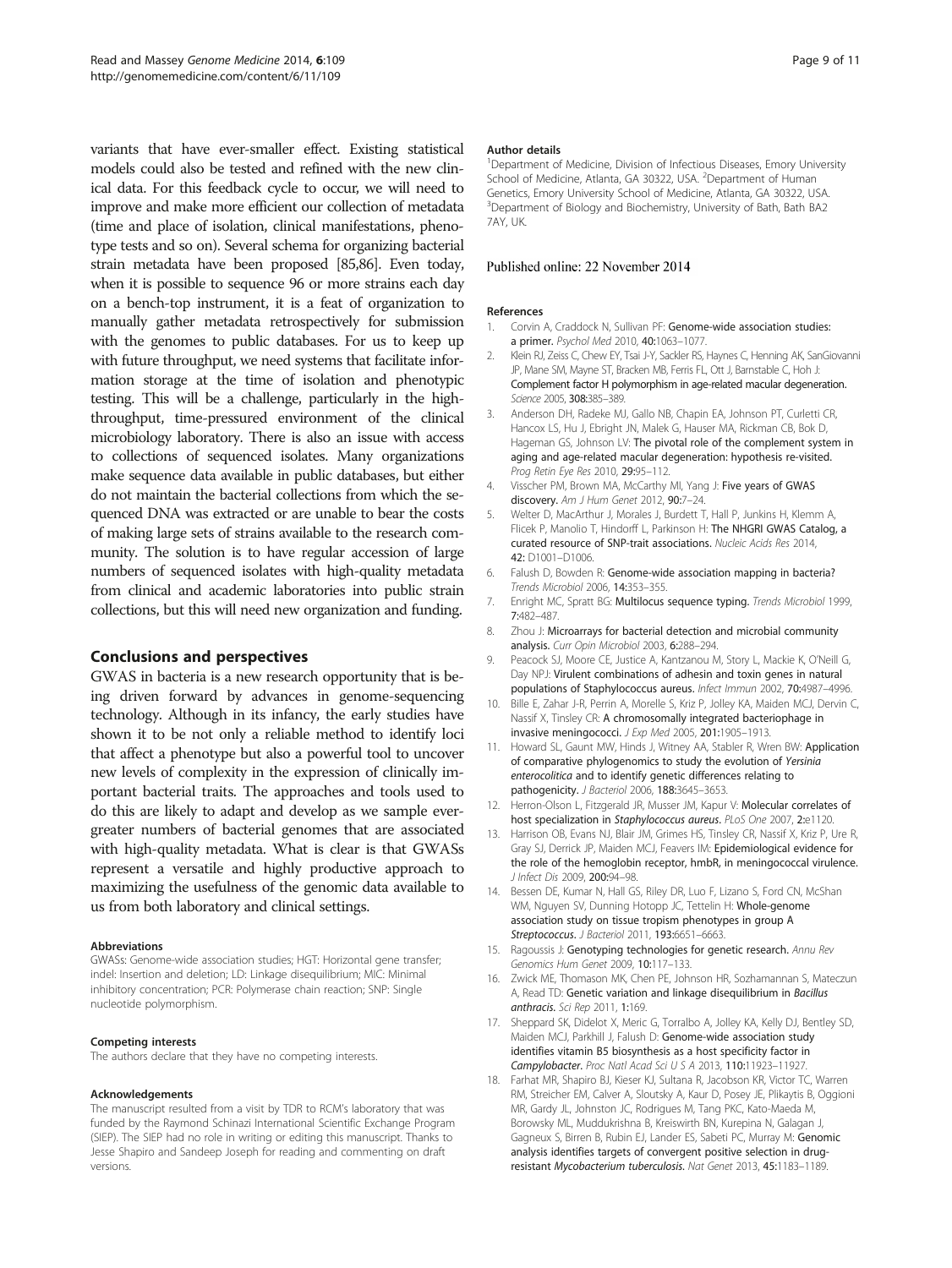- <span id="page-9-0"></span>19. Laabei M, Recker M, Rudkin JK, Aldeljawi M, Gulay Z, Sloan TJ, Williams P, Endres JL, Bayles KW, Fey PD, Yajjala VK, Widhelm T, Hawkins E, Lewis K, Parfett S, Scowen L, Peacock SJ, Holden M, Wilson D, Read TD, van den Elsen J, Priest NK, Feil EJ, Hurst LD, Josefsson E, Massey RC: Predicting the virulence of MRSA from its genome sequence. Genome Res 2014, 24:839–849.
- 20. Alam MT, Petit RA 3rd, Crispelll EK 3rd, Thornton TA, Conneely KN, Jiang Y, Satola SW, Read TD: Dissecting vancomycin intermediate resistance in Staphylococcus aureus using genome-wide association. Genome Biol Evol 2014, 6:1174–1185.
- 21. Chewapreecha C, Marttinen P, Croucher NJ, Salter SJ, Harris SR, Mather AE, Hanage WP, Goldblatt D, Nosten FH, Turner C, Turner P, Bentley SD, Parkhill J: Comprehensive Identification of single nucleotide polymorphisms associated with beta-lactam resistance within pneumococcal mosaic genes. PLoS Genet 2014, 10:e1004547.
- 22. Thomas CM, Nielsen KM: Mechanisms of, and barriers to, horizontal gene transfer between bacteria. Nat Rev Microbiol 2005, 3:711–721.
- 23. Tettelin H, Masignani V, Cieslewicz MJ, Donati C, Medini D, Ward NL, Angiuoli SV, Crabtree J, Jones AL, Durkin AS, Deboy RT, Davidsen TM, Mora M, Scarselli M, Margarit y Ros I, Peterson JD, Hauser CR, Sundaram JP, Nelson WC, Madupu R, Brinkac LM, Dodson RJ, Rosovitz MJ, Sullivan SA, Daugherty SC, Haft DH, Selengut J, Gwinn ML, Zhou L, Zafar N, et al: Genome analysis of multiple pathogenic isolates of Streptococcus agalactiae: implications for the microbial "pan-genome". Proc Natl Acad Sci U S A 2005, 102:13950–13955.
- 24. Lapierre P, Gogarten JP: Estimating the size of the bacterial pan-genome. Trends Genet 2009, 25:107–110.
- 25. Mira A, Ochman H, Moran NA: Deletional bias and the evolution of bacterial genomes. Trends Genet 2001, 17:589–596.
- 26. Didelot X, Lawson D, Darling A, Falush D: Inference of homologous recombination in bacteria using whole-genome sequences. Genetics 2010, 186:1435–1449.
- 27. Didelot X, Maiden MC: Impact of recombination on bacterial evolution. Trends Microbiol 2010, 18:315–322.
- 28. Somboonna N, Wan R, Ojcius DM, Pettengill MA, Joseph SJ, Chang A, Hsu R, Read TD, Dean D: Hypervirulent Chlamydia trachomatis clinical strain is a recombinant between lymphogranuloma venereum (L(2)) and D lineages. MBio 2011, 2:e00045–11.
- 29. Shapiro BJ, David LA, Friedman J, Alm EJ: Looking for Darwin's footprints in the microbial world. Trends Microbiol 2009, 17:196–204.
- 30. Ito M, Deguchi T, Mizutani K-S, Yasuda M, Yokoi S, Ito S-I, Takahashi Y, Ishihara S, Kawamura Y, Ezaki T: Emergence and spread of Neisseria gonorrhoeae clinical isolates harboring mosaic-like structure of penicillinbinding protein 2 in central Japan. Antimicrob Agents Chemother 2005, 49:137–143.
- 31. Grad YH, Kirkcaldy RD, Trees D, Dordel J, Harris SR, Goldstein E, Weinstock H, Parkhill J, Hanage WP, Bentley S, Lipsitch M: Genomic epidemiology of Neisseria gonorrhoeae with reduced susceptibility to cefixime in the USA: a retrospective observational study. Lancet Infect Dis 2014, 14:220–226.
- 32. Shapiro BJ, Friedman J, Cordero OX, Preheim SP, Timberlake SC, Szabo G, Polz MF, Alm EJ: Population genomics of early events in the ecological differentiation of bacteria. Science 2012, 336:48–51.
- 33. Comas I, Coscolla M, Luo T, Borrell S, Holt KE, Kato-Maeda M, Parkhill J, Malla B, Berg S, Thwaites G, Yeboah-Manu D, Bothamley G, Mei J, Wei L, Bentley S, Harris SR, Niemann S, Diel R, Aseffa A, Gao Q, Young D, Gagneux S: Out-of-Africa migration and Neolithic coexpansion of Mycobacterium tuberculosis with modern humans. Nat Genet 2013, 45:1176–1182.
- 34. Yahara K, Didelot X, Ansari MA, Sheppard SK, Falush D: Efficient inference of recombination hot regions in bacterial genomes. Mol Biol Evol 2014, 31:1593–1605.
- 35. Joseph SJ, Didelot X, Rothschild J, de Vries HJC, Morré SA, Read TD, Dean D: Population genomics of Chlamydia trachomatis: insights on drift, selection, recombination, and population structure. Mol Biol Evol 2012, 29:3933–3946.
- 36. Castillo-Ramírez S, Harris SR, Holden MTG, He M, Parkhill J, Bentley SD, Feil EJ: The impact of recombination on dN/dS within recently emerged bacterial clones. PLoS Pathog 2011, 7:e1002129.
- 37. Everitt RG, Didelot X, Batty EM, Miller RR, Knox K, Young BC, Bowden R, Auton A, Votintseva A, Larner-Svensson H, Charlesworth J, Golubchik T, Ip CLC, Godwin H, Fung R, Peto TEA, Walker AS, Crook DW, Wilson DJ: Mobile elements drive recombination hotspots in the core genome of Staphylococcus aureus. Nat Commun 2014, 5:3956.
- 38. Price AL, Helgason A, Palsson S, Stefansson H, St. Clair D, Andreassen OA, Reich D, Kong A, Stefansson K: The impact of divergence time on the nature of population structure: an example from Iceland. PLoS Genet 2009, 5:e1000505.
- 39. Sebro R, Hoffman TJ, Lange C, Rogus JJ, Risch NJ: Testing for non-random mating: evidence for ancestry-related assortative mating in the Framingham heart study. Genet Epidemiol 2010, 34:674–679.
- 40. Spencer CCA, Su Z, Donnelly P, Marchini J: Designing genome-wide association studies: sample size, power, imputation, and the choice of genotyping chip. PLoS Genet 2009, 5:e1000477.
- 41. Price AL, Zaitlen NA, Reich D, Patterson N: New approaches to population stratification in genome-wide association studies. Nat Rev Genet 2010, 11:459–463.
- 42. Nguyen BD, Valdivia RH: Forward genetic approaches in Chlamydia trachomatis. J Vis Exp 2013, 23:e50636.
- 43. Loman NJ, Misra RV, Dallman TJ, Constantinidou C, Gharbia SE, Wain J, Pallen MJ: Performance comparison of benchtop high-throughput sequencing platforms. Nat Biotechnol 2012, 30:434–439.
- 44. Salzberg SL, Phillippy AM, Zimin A, Puiu D, Magoc T, Koren S, Treangen TJ, Schatz MC, Delcher AL, Roberts M, Marçais G, Pop M, Yorke JA: GAGE: a critical evaluation of genome assemblies and assembly algorithms. Genome Res 2012, 22:557–567.
- 45. Porcu E, Sanna S, Fuchsberger C, Fritsche LG: Genotype imputation in genome-wide association studies. Curr Protoc Hum Genet 2013, Chapter 1: Unit 1.25.
- 46. Koren S, Harhay GP, Smith TP, Bono JL, Harhay DM, McVey SD, Radune D, Bergman NH, Phillippy AM: Reducing assembly complexity of microbial genomes with single-molecule sequencing. Genome Biol 2013, 14:R101.
- Gardner SN, Hall BG: When whole-genome alignments just won't work: kSNP v2 software for alignment-free SNP discovery and phylogenetics of hundreds of microbial genomes. PLoS One 2013, 8:e81760.
- 48. Bertels F, Silander OK, Pachkov M, Rainey PB, van Nimwegen E: Automated reconstruction of whole-genome phylogenies from short-sequence reads. Mol Biol Evol 2014, 31:1077–1088.
- 49. Purcell S, Neale B, Todd-Brown K, Thomas L, Ferreira MAR, Bender D, Maller J, Sklar P, de Bakker PIW, Daly MJ, Sham PC: PLINK: a tool set for wholegenome association and population-based linkage analyses. Am J Hum Genet 2007, 81:559–575.
- 50. Thornton T, McPeek MS: ROADTRIPS: case-control association testing with partially or completely unknown population and pedigree structure. Am J Hum Genet 2010, 86:172–184.
- 51. Hall BG: SNP-associations and phenotype predictions from hundreds of microbial genomes without genome alignments. PLoS One 2014, 9:e90490.
- 52. Sham PC, Purcell SM: Statistical power and significance testing in largescale genetic studies. Nat Rev Genet 2014, 15:335-346.
- 53. Purcell S, Cherny SS, Sham PC: Genetic power calculator: design of linkage and association genetic mapping studies of complex traits. Bioinformatics 2003, 19:149–150.
- 54. Feng S, Wang S, Chen C-C, Lan L: GWAPower: a statistical power calculation software for genome-wide association studies with quantitative traits. BMC Genet 2011, 12:12.
- 55. Li Y, Sidore C, Kang HM, Boehnke M, Abecasis GR: Low-coverage sequencing: implications for design of complex trait association studies. Genome Res 2011, 21:940–951.
- 56. Storey JD, Tibshirani R: Statistical significance for genomewide studies. Proc Natl Acad Sci U S A 2003, 100:9440–9445.
- 57. Farhat MR, Shapiro BS, Sheppard SK, Colijn C, Murray M: A phylogeny-based sampling strategy and power calculator informs genome-wide associations study design for microbial pathogens. Genome Med 2014, 6:101.
- 58. MacArthur DG, Manolio TA, Dimmock DP, Rehm HL, Shendure J, Abecasis GR, Adams DR, Altman RB, Antonarakis SE, Ashley EA, Barrett JC, Biesecker LG, Conrad DF, Cooper GM, Cox NJ, Daly MJ, Gerstein MB, Goldstein DB, Hirschhorn JN, Leal SM, Pennacchio LA, Stamatoyannopoulos JA, Sunyaev SR, Valle D, Voight BF, Winckler W, Gunter C: Guidelines for investigating causality of sequence variants in human disease. Nature 2014, 508:469–476.
- 59. Dyer M, Murali T, Sobral B: The landscape of human proteins interacting with viruses and other pathogens. PLoS Pathog 2008, 4:e32.
- 60. Van Opijnen T, Bodi KL, Camilli A: Tn-seq: high-throughput parallel sequencing for fitness and genetic interaction studies in microorganisms. Nat Methods 2009, 6:767–772.